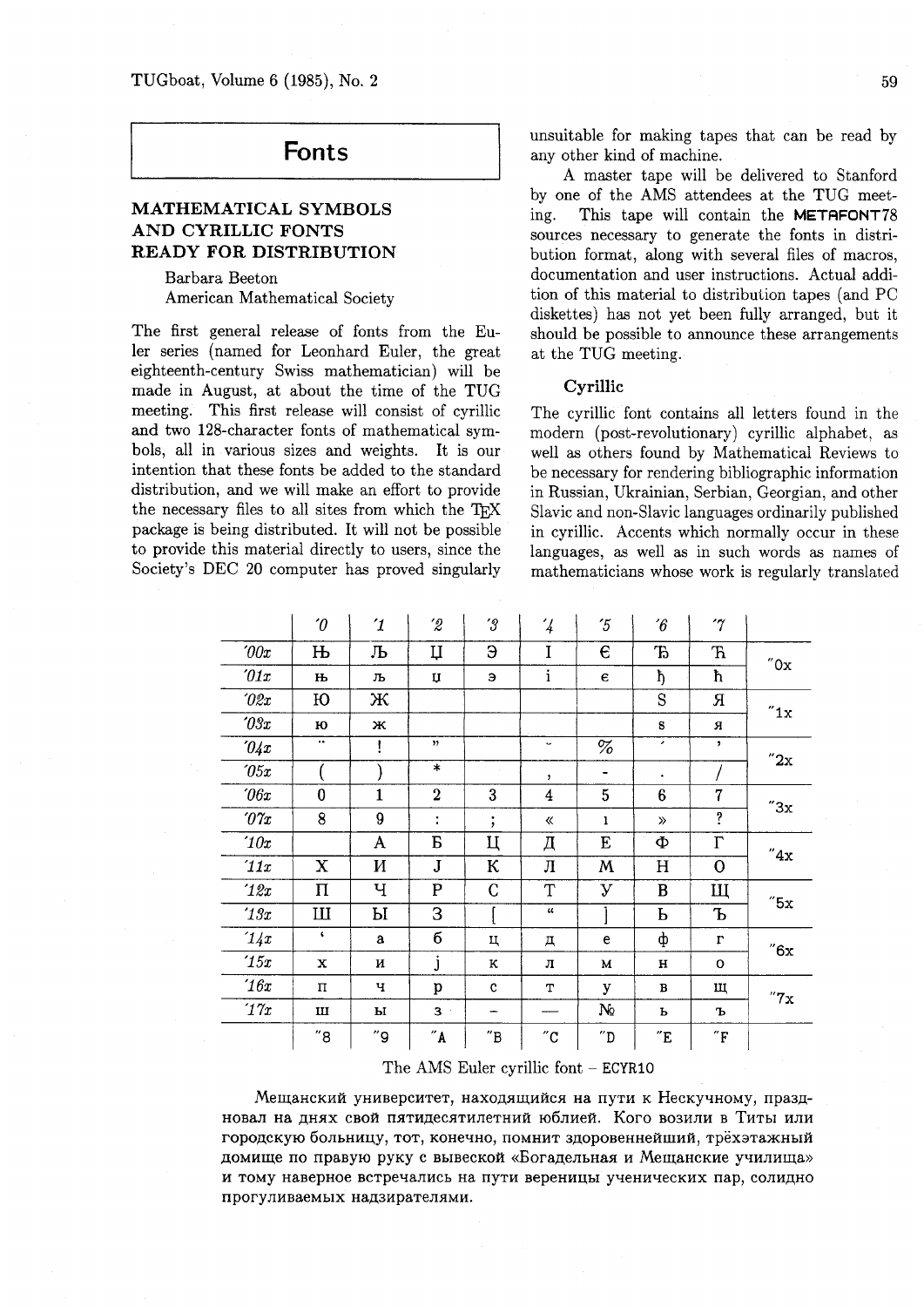into Russian or one of the other languages covered by MR, are included in the font, as are all the digits and ordinary punctuation. Several cells are still empty: the number of such cells is not sufficient to hold all the additional pre-revolutionary Russian letters, and there is not yet enough experience to indicate what else might most usefully (for MR) be included.

The "basic" cyrillic font is ECYRIO. Names have been assigned to a number of variations, not all of which exist yet. (In particular, there are no plans yet to create the METAFONT descriptions of the true "italic" letters.)

|          | ECYR lightface     | ECSL slanted          |
|----------|--------------------|-----------------------|
| ECB bold |                    | ECBSL bold slanted    |
|          | ECBX bold extended | ECSS sans serif       |
|          | ECI italic         | ECSSB bold sans serif |
|          | ECBI bold italic   |                       |

Font names have been assigned so that compression to 6 characters, using the first **3** and last **3** letters of longer names (a standard built into most implementations of TEX for operating systems having such a limit, and announced through T<sub>F</sub>Xhax by David Fuchs), will always be unique.

Keying of cyrillic to be rendered with this font is in accord with the current MR transliteration scheme, e.g.

Khrushchëv (Khrushch\"ev)  $\rightarrow$  Xpymës Zhurnal (Zhurnal)  $\rightarrow$  Журнал

Kiïv  $(Ki\{\{v\}_i\}_v) \rightarrow Km$ B

\font\tencyr=ecyrlO **\def\cyr{\tencyr\cyracc)**   $\{\csc r \ldots\}$  sets the stage for proper transition to and from cyrillic. Most of the translation from keyed input to cyrillic is implemented by ligature instructions in the font itself. A few letters require a "chain" of ligatures: sh  $\rightarrow \text{u}$ , shc  $\rightarrow$  7 (an obvious absurdity, but the roman combination never occurs legitimately), shch  $\rightarrow$   $m$ . Letters rendered with accents in transliteration are trapped by macros defined in the file CYRACC. DEF:  $\check{I} (\nu\iota) \rightarrow \check{n}$ ,  $\check{I} (\nu\iota) \rightarrow \check{I}$ defined in the file CYRACC.DEF:  $\check{\mathbf{i}} (\hat{\mathbf{u}} \setminus \mathbf{i}) \rightarrow \check{\mathbf{n}},$ <br> $\bar{\mathbf{i}} (\check{\mathbf{v}} \setminus \mathbf{i}) \rightarrow \check{\mathbf{i}}$ ,  $\check{\mathbf{i}} (\check{\mathbf{v}} \setminus \mathbf{i}) \rightarrow \check{\mathbf{n}}$ . Both the macro accent traps and ligatures do the right thing in ordinary roman text and in  ${\\cyr \ ...}$ ; however, cyrillic items in tables cannot reliably be specified in the preamble, and in individual cells  $\c{yr}$ should be preceded by \relax to prevent premature expansion, and thus loss, of the macro instructions.

Hyphenation is not automatically suppressed, but the patterns used will be those for English in the absence of a local override. (We do not whetlier any Russian patterns exist.) For short passages, as the above sample, or isolated words, good luck may prevail.

Documentation accompanying this font will include full keying instructions, the ligature specifications, and, of course, CYRACC . DEF. Should the transliteration scheme in local use be different from the MR scheme (for example, an earlier MR scheme rendered  $\mu$  as  $\delta \tilde{c}$ , it should be quite easy to modify CYRACC .DEF to accommodate it, and, if ligature changes are absolutely necessary, they may be implemented using the TFX ware programs TFtoPL and PLtoTF.

#### **Mathematical symbols**

Mathematicians expanding the boundaries of their chosen areas often find that no suitably unambiguous notation exists with which to express new concepts. First attempts usually consist in seeking out ever more exotic alphabets, but this fount is rather rapidly exhausted. Non-alphabetic symbols modeled after, or constructed from combinations of, existing ones is probably the next most profitable approach. And failure in either of those attempts may yield something truly new. In any event, the net result is proliferation of symbols beyond what is available to most ordinary typesetting systems.

The original symbol fonts, CMSY and CMEX (currently AMSY and AMEX), contain the most frequently used mathematical symbols, plus whatever else was needed for The Art of Computer Programming, volume 2, and other projects that Don Knuth was working on at the time. Many other symbols are in common use in other subfields of mathematics, and the AMS and MR found it necessary to construct them. We have now filled one entire "extra symbols" font and most of a second.

The naming scheme devised for these "extra symbols" fonts also leaves room for a third. "Medium" and "bold" refer to the weight, medium being matched to the weight of the "basic" Computer Modern symbols in the CMSY font.

EUXM symbols 1 medium EUXB symbols 1 bold EWM symbols 2 medium EWB symbols 2 bold EUZM symbols **3** medium EUZB symbols **3** bold

Following the charts of the two symbol fonts, the symbols are listed by type, corresponding to the conventions of The TEXbook, Appendix F. For each symbol is shown the font (1 or **2)** and hex location, the symbol itself, and the symbol name. Symbol names have been assigned in accordance with Don Knuth's principles, and reviewed by him, but all responsibility for errors and misinterpretations of his comments resides with the AMS and MR staff members who worked on the font development.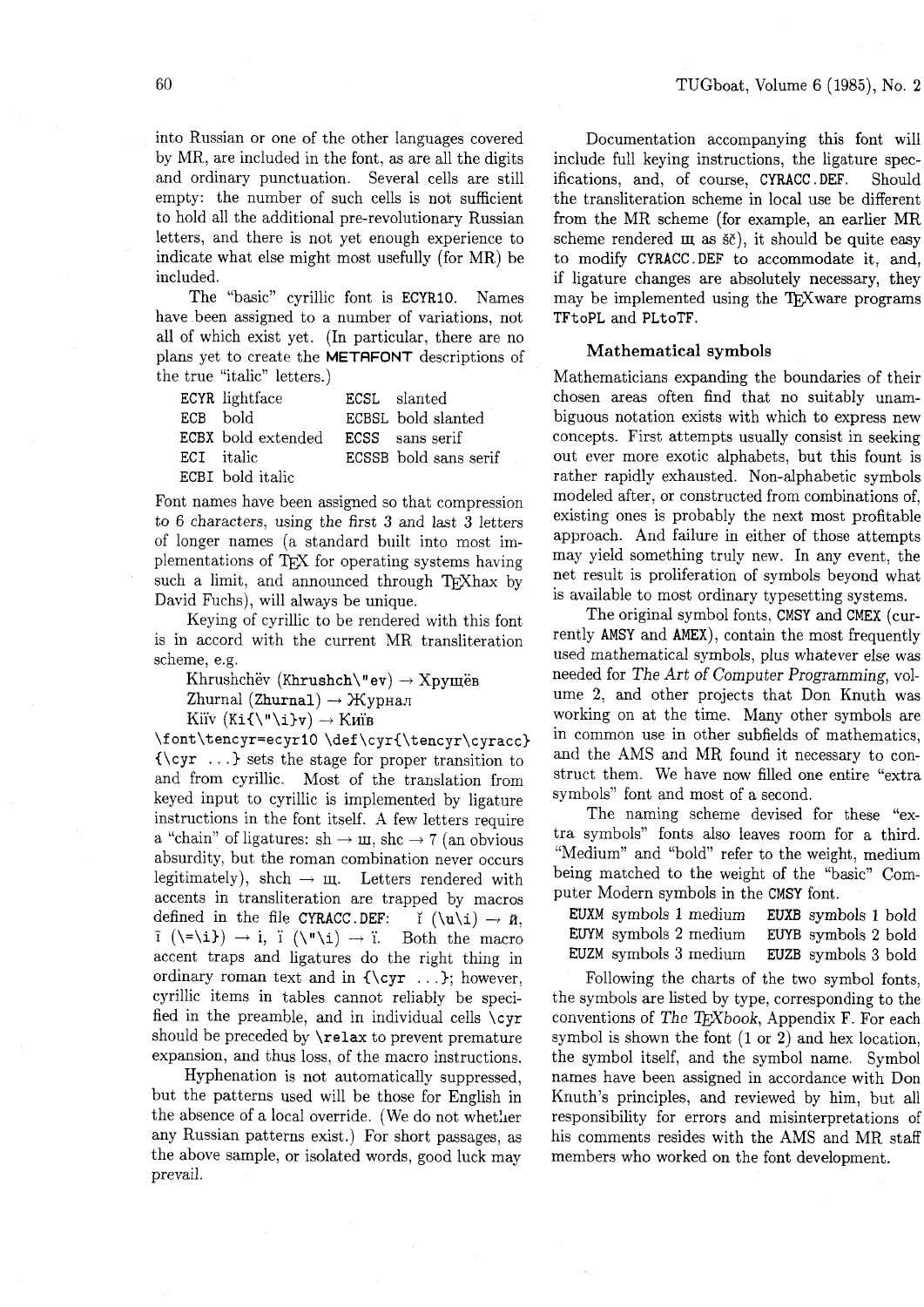|                     | $\boldsymbol{\theta}$    | $\mathcal I$                    | $\hat{z}$                         | $^{\prime}3$             | $\frac{7}{4}$         | $\overline{5}$               | $\hat{b}$                | $\gamma$                       |                       |  |
|---------------------|--------------------------|---------------------------------|-----------------------------------|--------------------------|-----------------------|------------------------------|--------------------------|--------------------------------|-----------------------|--|
| 200x                | ⊡                        | $\boxplus$                      | X                                 | $\Box$                   |                       | ٠                            | ♦                        |                                | "0x                   |  |
| $\partial 1x$       | $\circlearrowright$      | $\circlearrowleft$              | ţ                                 | $\leftrightharpoons$     | 日                     | ⊩                            | ⊪                        | ⊨                              |                       |  |
| $\partial \ell x$   | $\rightarrow$            | $\leftarrow$                    | ⇇                                 | $\Rightarrow$            | $\uparrow$            | ⇊                            | ŀ                        |                                | "1x                   |  |
| $\partial \Im x$    | 1                        |                                 | $\rightarrow$                     | $\overline{\phantom{m}}$ | $\leftrightarrows$    | ⇄                            | 1                        | ↱                              |                       |  |
| 04x                 | $\rightsquigarrow$       | ⇜                               | $\leftrightarrow$                 | $\leftrightarrow$        | $\stackrel{\circ}{=}$ | $\approx$                    | $\gtrsim$                | $\gtrapprox$                   | "2x                   |  |
| $\sqrt{05x}$        | $\overline{\phantom{0}}$ | $\bullet$<br>. .                | $\ddot{\phantom{1}}$<br>$\bullet$ | $\div$                   | ≜                     | ≾                            | $\lesssim$               | $\stackrel{\textstyle<}{\sim}$ |                       |  |
| $\theta$ 6x         | ⋞                        | ⋟                               | ⋞                                 | $\curlyeqprec$           | ≼                     | $\leqq$                      | $\leqslant$              | $\leq$                         | "3x                   |  |
| $\partial \gamma_x$ | A                        | $\prime$                        | $=$                               | $\fallingdotseq$         | ≽                     | $\geq$                       | $\geqslant$              | ≷                              |                       |  |
| 10x                 | С                        | $\Box$                          | $\triangleright$                  | ◁                        | ⊵                     | $\trianglelefteq$            | ★                        | Ŏ                              | "4x"                  |  |
| '11x                | v                        | ▶                               | ◀                                 | $\Delta$                 | $\triangledown$       | Δ                            | ▲                        | $\triangledown$                |                       |  |
| 12x                 | $=$                      | $\leq$                          | $\gtrsim$                         | $\leq$                   | $\geq$                | ¥                            | $\Rightarrow$            | ⇚                              | "5x                   |  |
| 13x                 | ✓                        | $\boldsymbol{\underline{\vee}}$ | $\overline{\wedge}$               | ₹                        | ψ                     | ∡                            | $\triangleleft$          | $\propto$                      |                       |  |
| 14x                 | $\check{ }$              | $\sim$                          | $\in$                             | ⋑                        | U                     | ⋒                            | 人                        | Y                              | "6x                   |  |
| '15x                | $\lambda$                | ⋌                               | ⋸                                 | ⊇                        | ≏                     | ≎                            | $\ll$                    | ⋙                              |                       |  |
| 16x                 | $\mathsf{r}$             | $\mathbb{R}^2$                  | $^{\circledR}$                    | $^\circledS$             | П                     | $\ddotplus$                  | $\sim$                   | $\leftharpoonup$               | $^{\prime\prime}$ 7 x |  |
| 17x                 | Г                        | ᆚ                               | ÷                                 | C                        | T                     | $^{\circ}$                   | $\circledast$            | Θ                              |                       |  |
|                     | "8"                      | "9                              | $^{\prime\prime}$ A               | $^{\prime\prime}$ B      | $^{\prime\prime}$ C   | $^{\prime\prime} \mathrm{D}$ | $^{\prime\prime}{\rm E}$ | $^{\prime\prime}{\rm F}$       |                       |  |

Extra symbols, font 1 - EUXMIO

|                        | $\theta$                 | $\mathbf 1$          | $\hat{z}$                         | $\mathcal G$                 | $\frac{7}{4}$            | $\overline{5}$      | $\emph{6}$          | $\gamma$            |                      |  |
|------------------------|--------------------------|----------------------|-----------------------------------|------------------------------|--------------------------|---------------------|---------------------|---------------------|----------------------|--|
| 00x                    | ≨                        | ≩                    | ≰                                 | ≱                            | ≮                        | ≯                   | $\star$             | $\star$             | $^{\prime\prime}$ Ox |  |
| $\partial 1x$          | ≨                        | ≩                    | ≰                                 | ≱                            | ≤                        | ⋧                   | ≵                   | ≱                   |                      |  |
| 2x                     | ⋨                        | $\succnsim$          | ≲                                 | ⋧                            | ≰                        | ≱                   | ⋨                   | ≽                   | $^{\prime\prime}1x$  |  |
| $\partial \vartheta x$ | $\tilde{\boldsymbol{z}}$ | $\widetilde{\bm{x}}$ | ⋦                                 | ⋧                            | $\boldsymbol{\nsim}$     | ≇                   |                     |                     |                      |  |
| 04x                    | ⊊                        | $\supsetneq$         | $\overline{\mathcal{I}}$          | $\overline{2}$               | ⊊                        | $\overline{z}$      | ⊊                   | $\sum_{i=1}^{n}$    | $^{\prime\prime}2x$  |  |
| $\sqrt{05x}$           | $\tilde{\subset}$        | $\supsetneq$         | $\overline{\cancel{\mathcal{L}}}$ | ⊉                            | ł                        | $\ddagger$          | ł                   | H                   |                      |  |
| 06x                    | K                        | ⊮                    | ⊭                                 | ⊭                            | ⋭                        | ⋬                   | ≮                   | ⋫                   | "3x                  |  |
| $\partial \gamma_x$    | $\overline{\phantom{0}}$ | $\leftrightarrow$    | ⇔                                 | ⇏                            | $\Leftrightarrow$        | $\leftrightarrow$   | Ж                   | Ø                   |                      |  |
| 10x                    | ∄                        | $\mathsf{A}$         | B                                 | C                            | D                        | E                   | F                   | G                   | "4x                  |  |
| '11x                   | $\mathsf{H}$             |                      | J                                 | Κ                            | L                        | M                   | N                   | $\overline{O}$      |                      |  |
| 12x                    | P                        | Q                    | $\mathsf{R}$                      | $\mathsf{S}$                 | T                        | U                   | $\mathsf{V}$        | W                   | "5x                  |  |
| 13x                    | X                        | Y                    | Z                                 |                              |                          |                     |                     |                     |                      |  |
| 14x                    |                          |                      |                                   |                              |                          |                     |                     | ð                   | "6x                  |  |
| 15x                    |                          | J                    | <b>L</b>                          | ٦                            | $\lessdot$               | $\geq$              | K                   | $\times$            |                      |  |
| 16x                    | $\mathbf{1}$             | $\mathbf{H}$         | $\checkmark$                      | $\tilde{}$                   | $\approx$                | $\approx$           | $\gtrsim$           | ≳                   | $^{\prime\prime}7x$  |  |
| 17x                    | $\curvearrowleft$        | $\curvearrowright$   | F                                 | $\boldsymbol{\varkappa}$     |                          | $\hbar$             | $\hbar$             | Э                   |                      |  |
|                        | "8"                      | $^{\prime\prime}$ 9  | $^{\prime\prime}$ A               | $^{\prime\prime} \texttt{B}$ | $^{\prime\prime}{\rm C}$ | $^{\prime\prime}$ D | $^{\prime\prime}$ E | $^{\prime\prime}$ F |                      |  |

Extra symbols, font **2** - **EUYMIO** 

 $61$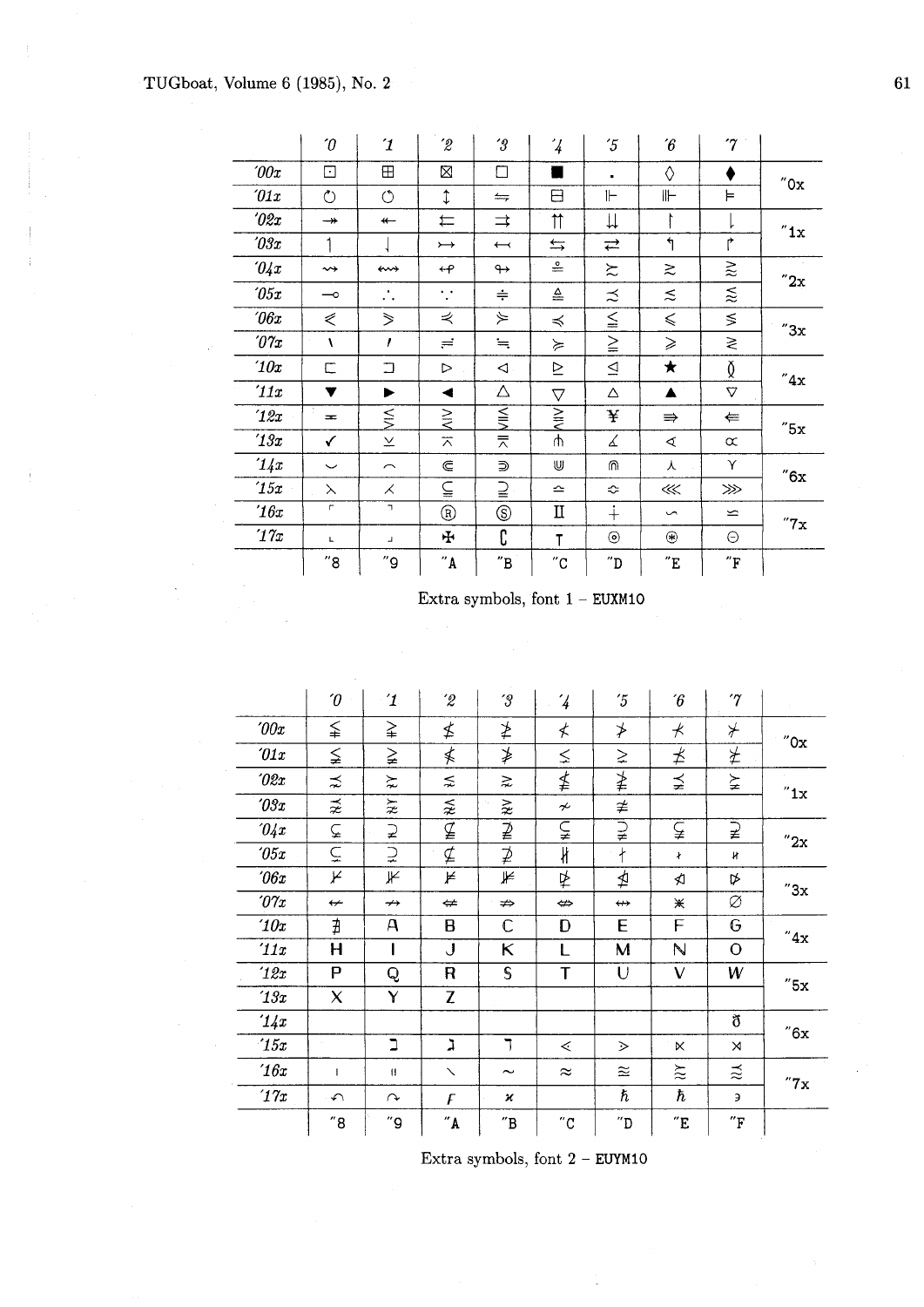*Lowercase Greek letters.*  **2** "7A **F** \digamma  $2$   $"7B$  $x \ \varphi$ *Uppercase blackboard bold letters.*   $2$ "5A  $\overline{Z}$  \bbfZ 2 "41 **A** \bbfA  $\sim$   $\sim$   $\sim$ *Hebrew letters.*  2 "69 3 \beth  $2 \textdegree$  6A  $2 \text{ "6B}$ 7 \daleth  $\lambda$  \gimel *Miscellaneous symbols of type Ord.*  2"7E *h* \hbar  $1<sup>''</sup>38$  $1''39$  $1$   $\varphi$ \ \backprime  $2$  "7D  $\hbar$  \hslash<br>2 "3F  $\varnothing$  \varnotl  $1"03$  $1"04$  $\blacksquare$  \blacksquare  $\Box$  \square  $1''46$  $1''4E$ A \blacktriangle  $2$  "3F  $\oslash$  \varnothing<br>1 "73  $\circ$  \circledS  $\star$  \bigstar  $1<sup>''</sup>48$  $\blacktriangledown$  \blacktriangledown  $\circledS$  \circledS  $1''4F$  $\nabla$  \triangledown  $2$  "40  $\#$  \nexists<br>1 "7B  $\,$  \complem  $1<sup>''</sup>06$  $1"07$ ♦ \blacklozenge  $\Diamond$  \lozenge  $\complement$  \complement  $1$   $^{\prime\prime}5D$  $\measuredangle$  \measuredangle  $1$  " $5E$  $\triangleleft$  \sphericalangle *Binary operations.*   $1 \n~"75 \n~ + \dot \text{dotplus}$ <br>  $2 \n~"72 \n~ \ddots \text{smallse}$ 1 "7D @ \circledcirc 1 "65 m \Cap  $2 \nmid 72 \n\searrow \$  \smallsetminus<br> $2 \nmid 6E \n\searrow \$  \ltimes  $1<sup>''</sup>64$ U  $\Upsilon$ 1 "7E @ \circledast  $\times$  **\ltimes**  $1<sup>''</sup>66$  $\lambda$  \curlywedge 1 "7F  $\odot$  \circleddash<br>1 "01  $\boxplus$  \boxplus  $2$   $\degree$  6F  $\times$  \rtimes  $1''67$  $1$  "01  $\oplus$  \boxplus<br>1 "0C  $\boxdot$  \boxminu Y \curlvvee 1 "68  $\lambda$  \leftthreetimes<br>1 "69  $\lambda$  \rightthreetimes  $\overline{\wedge}$  \barwedge  $\boxdot$  \boxminus  $1<sup>''</sup>5A$  $1$  "02  $\boxtimes$  \boxtimes  $1<sup>''</sup>59$  $\chi$  \rightthreetimes  $\times$  \veebar 2 "3E \* \divideontimes<br>1 "7C **r** \intercal  $1$   $"5B$ ₹ \doublebarwedge  $1$  "00  $\Box$  \boxdot T \intercal 1 "05 . \centerdot *Relations.*  1 "35  $1$  "3D  $\leq \leq \leq$  $\geq$  $\chi$ gegg  $1$   $"2B$  $\div$  \dotegdot  $1$  "36  $\leq$  \legslant  $1''24$  $\stackrel{\circ}{=}$  \circeq  $1$   $"3E$  $\geqslant$  \geqslant  $1$  "30  $\leq$  \eqslantless  $1''31$ 1 "50  $= \text{`equirc}$  $\geq$  \eqslantgtr  $\triangle$  \triangleq  $1$  "2E  $\leq$  \lesssim  $\geq$  \gtrsim  $1''2C$  $1''26$ 1 "2F  $1''3A$  $\neq$  \risingdotseq  $\leq$  \lessapprox  $1''27$  $\geq$  \gtrapprox 2 "6C  $\leq$  \lessdot  $2$   $"6D$  $\geq$  \gtrdot  $1$   $"3B$  $=$  \fallingdotseq<br>  $\sim$  \backsim 1 "6E <<< \111 1 "76  $1"6F$  $\gg$  \ggg  $1$  "37  $\leq$  \lessgtr 1 "77  $1''3F$  $\geq$  \gtrless  $\leq$  \backsimeq **NIVAINOI** 1 "51 \lesseqgtr  $1<sup>''</sup>52$ *\gtreqless* 2 "73  $\sim$  \thicksim  $\leq$  \lesseqqgtr 1 "53  $1\ \textrm{''}54$ **\gtreqqless**  $2''74$  $\approx$  \thickapprox  $\subseteq$  \subseteqq 1 "6A  $1$  "6B \supseteqq 2 "75  $\approx$  \approxed 1 "62  $\subset \S$ ubset  $1''63$ ∋ \Supset  $1"6C$  $ightharpoonup$  \bumpeq  $1''41$  $\Box$  \sqsupset  $1"6D$ 1 "40  $\Box$  \sqsubset  $\div$  \Bumpeq 1 "34  $\preccurlyeq$  \preccurlyeq  $1<sup>''</sup>3C$  $\geqslant$  \succcurlyeq  $1''47$ () \between 1 "32 1 "5C  $\prec$  \curlyeqprec  $1<sup>''</sup>33$  $\geq$  \curlyeqsucc ₼ \pitchfork 1 "2D *5* \precsim  $1''25$  $\geq$  \succsim 1 "5F  $\alpha$  \varpropto 2 "77  $\leq$  **\precapprox**  $2^{\degree}76$  $\approx$  \succapprox 1 "74 II \smallamalg 1 "43  $\triangleleft$  var. \triangleleft 1 "42 D var. \triangleright 1 "4A < \blacktriangleleft 1 "44 D \trianglerighted 1 "49 D \blacktrianglerighted 1 "45 **I]** \trianglelefteq 1 "44 **P** \trianglerighteq 1 "49 **b** \blacktriangleright 1 "OF **I=** \vDash  $1$  "OD  $\vdash \forall$  \Vdash  $1$  "OE  $\mathrel{\Vdash} \forall$  \Vvdash  $2$  "70  $\vdash \forall$  \shortmid  $1$  "29  $\vdash \forall$  \theref 1 "60  $\sim$  \smallsmile  $2$  "70 i \shortmid  $1$  "29 : \therefore  $2$  "71 ii \shortparallel  $1$  "2A : \because 1 "61  $\frown \$ smallfrown  $\parallel$  \shortparallel 1 "2A : \because 2 "7F **3** \backepsilon

62